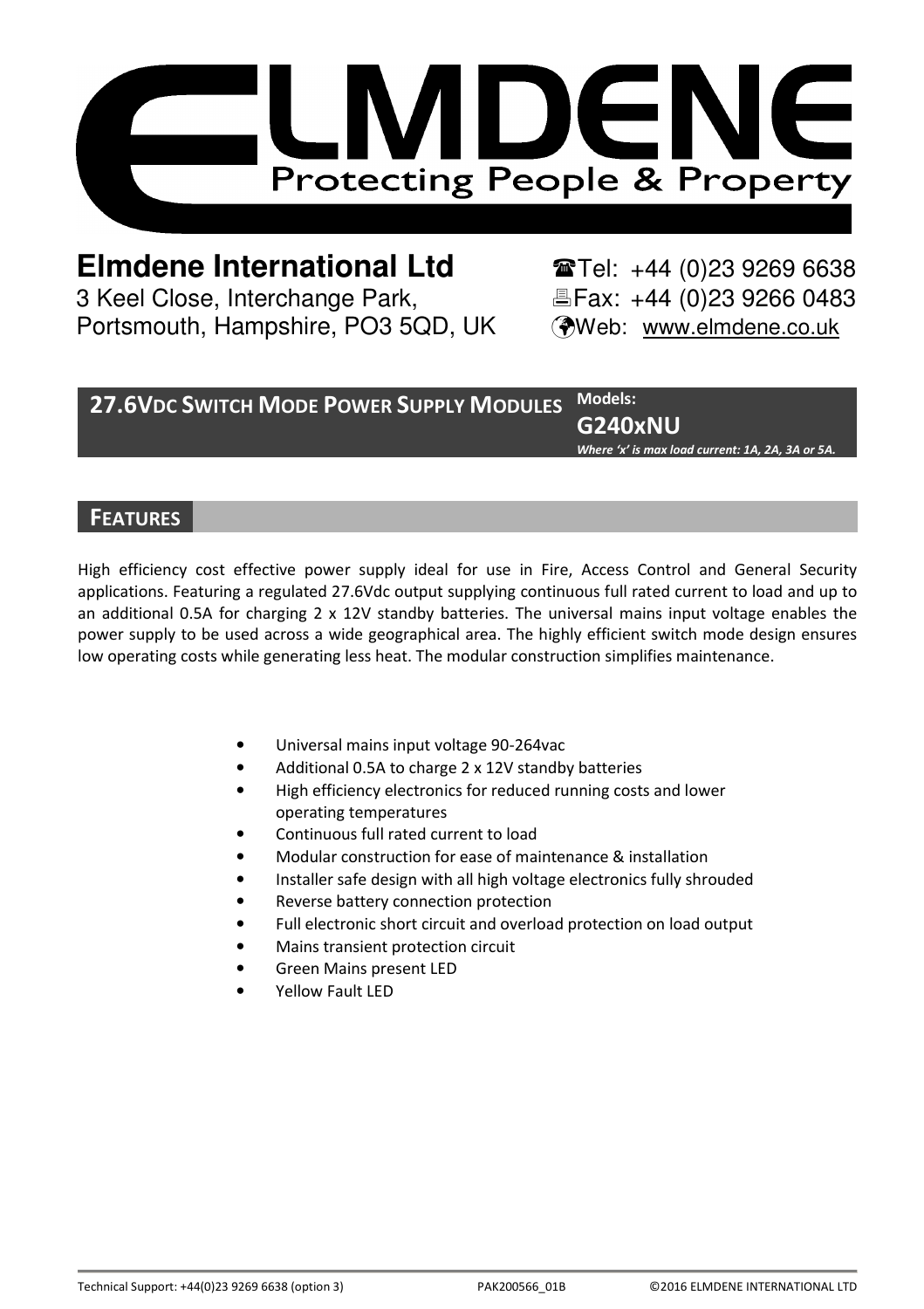

### **SPECIFICATION**

#### Input Specification

| Voltage (rated)<br>Voltage (operating)<br>Frequency<br>Max Current<br>Mains Input Fuse | 100-240Vac<br>90-264Vac<br>50-60Hz<br>See Model Specification Table<br>See Model Specification Table |
|----------------------------------------------------------------------------------------|------------------------------------------------------------------------------------------------------|
| Max standby Power                                                                      | 0.8W (no load and no battery connected)                                                              |
| <b>Output Specification</b>                                                            |                                                                                                      |
| Voltage                                                                                | 27.0 – 28.0Vdc (27.6vdc nominal) on mains power<br>$21.0 - 24.7$ Vdc on battery standby              |
| Max load current                                                                       | See Model Specification Table                                                                        |
| Ripple                                                                                 | 100 mV pk-pk max                                                                                     |
| Load output Fuse                                                                       | See Model Specification Table below                                                                  |
| Overload                                                                               | Electronic shutdown until overload or short circuit removed<br>(under mains power only)              |
| <b>Local Indicators</b>                                                                |                                                                                                      |
| MAINS LED (Green)                                                                      | Mains present                                                                                        |

| MAINS LED (Green)         | Mains present                                                 |
|---------------------------|---------------------------------------------------------------|
| <b>FAULT LED (Yellow)</b> | Fault present: Output or battery fuse fail (requires load &   |
|                           | battery to be connected), loss of mains, output short circuit |
|                           | or low output voltage.                                        |

#### Standby Batteries

| Battery Type                     | 2 x 12V Valve Regulated Lead Acid |
|----------------------------------|-----------------------------------|
| Battery Charging Fuse protection | F630mA 20mm glass                 |

#### Mechanical

| Model                                                      | G2401NU             | G2402NU          | G2403NU / G2405NU |  |
|------------------------------------------------------------|---------------------|------------------|-------------------|--|
| Module Dimensions<br>$w \times h \times d$ (mm / external) | 134 x 84 x 42       | 152 x 106 x 52   | 157 x 143 x 55    |  |
| <b>Recommended Batteries</b>                               | 2 x 12V NP7 or NP17 |                  |                   |  |
| Weight                                                     | G2401NU             | G2402NU          | G2403NU / G2405NU |  |
|                                                            | 240g                | 280 <sub>g</sub> | 650g              |  |

#### Environmental

Temperature -10 to +40°C (operating) 95% RH non-condensing -20 to +80°C (storage)

#### Connections

- +O/P +ve voltage O/P to load equipment
- -O/P -ve voltage O/P to load equipment
- +BATT Red lead to standby battery 1
- -BATT Black lead to standby battery 2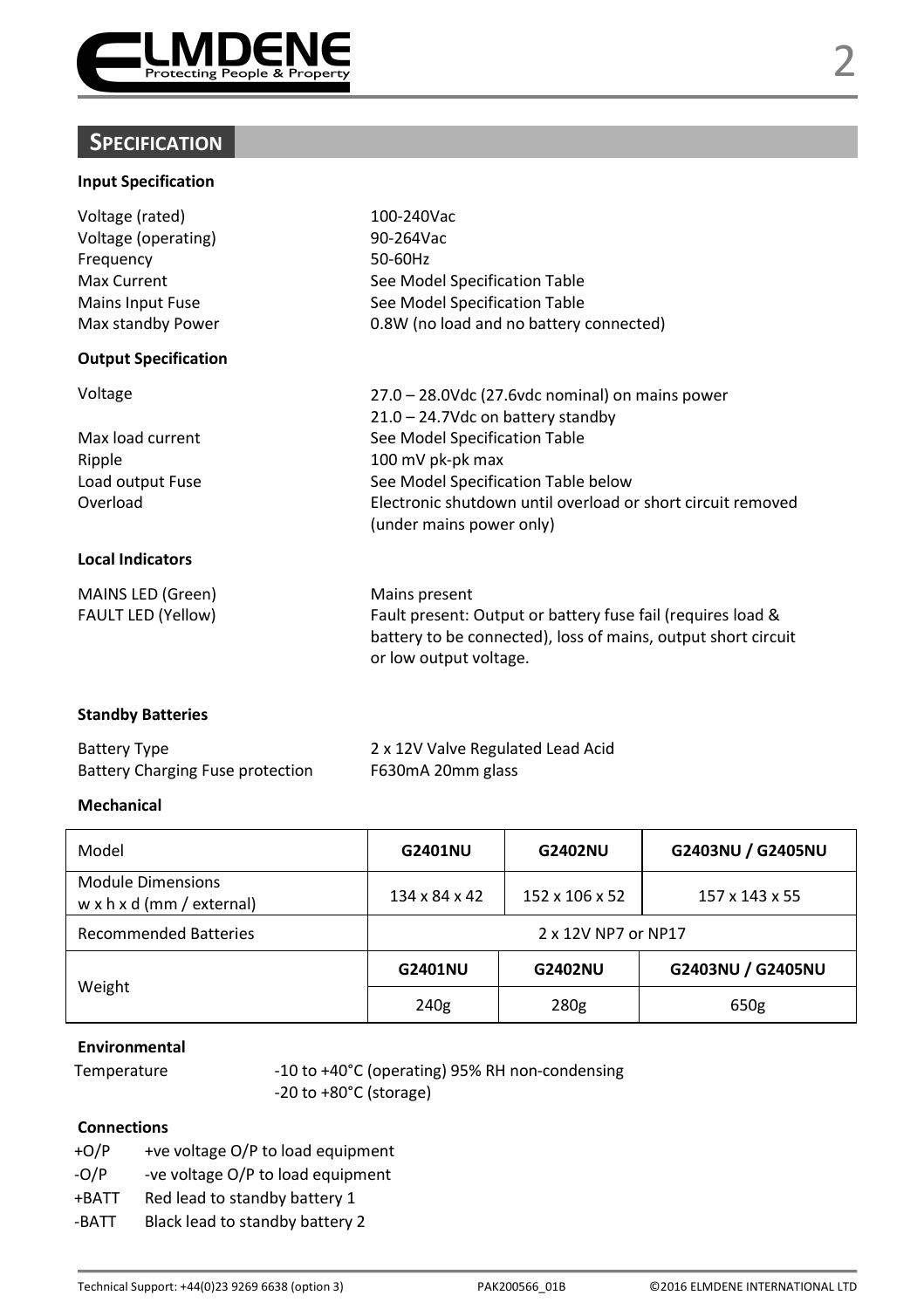

### OPERATION

This unit is intended for use by Service Personnel only - There are NO USER SERVICEABLE parts inside. The Green Mains LED will be illuminated whilst the mains supply is present. In the event of a fault condition, the Yellow Fault LED will be illuminated.

### INSTALLATION AND SET-UP

This unit is only suitable for installation as permanently connected equipment. The PSU is NOT SUITABLE for external installation. EQUIPMENT MUST BE EARTHED. Before installation, ensure that external disconnect device is OFF. The PSU should be installed according to all relevant safety regulations applicable to the application.

#### Enclosure and Mounting

This power supply module has high voltage present and is for use by Service Personnel only. This power supply module MUST be securely mounted within a robust enclosure having suitable means to prevent unintentional access to the module. Suitable notices must be affixed to the outside of the enclosure to warn of high voltages present internally.

#### Mounting the module

- 1) Mount securely in correct orientation allowing minimum clearance of 20mm all round see diagrams below.
- 2) The G2401NU and G2402NU modules have the option of either being DIN rail mounted (using the integrated DIN rail mount) or by using appropriate fixings using the four available mounting lugs. The G2403NU and G2405NU modules are fixed using the three available mounting points.



#### Mains Power Up

- 3) Attach correctly rated mains cable (minimum 0.5mm<sup>2</sup> [3A], 300/500Vac) and secure in enclosure using cable ties.
- 4) Apply mains power. Check for 27.6Vdc on load outputs. Check Green Mains LED is on.
- 5) Disconnect mains power.

#### Load Output

- 6) Attach correctly rated load cable and secure in enclosure using cable ties. Note polarity.
- 7) Apply mains power. Check green Mains LED is on.
- 8) Verify load is operating correctly.
- 9) Disconnect mains power.

3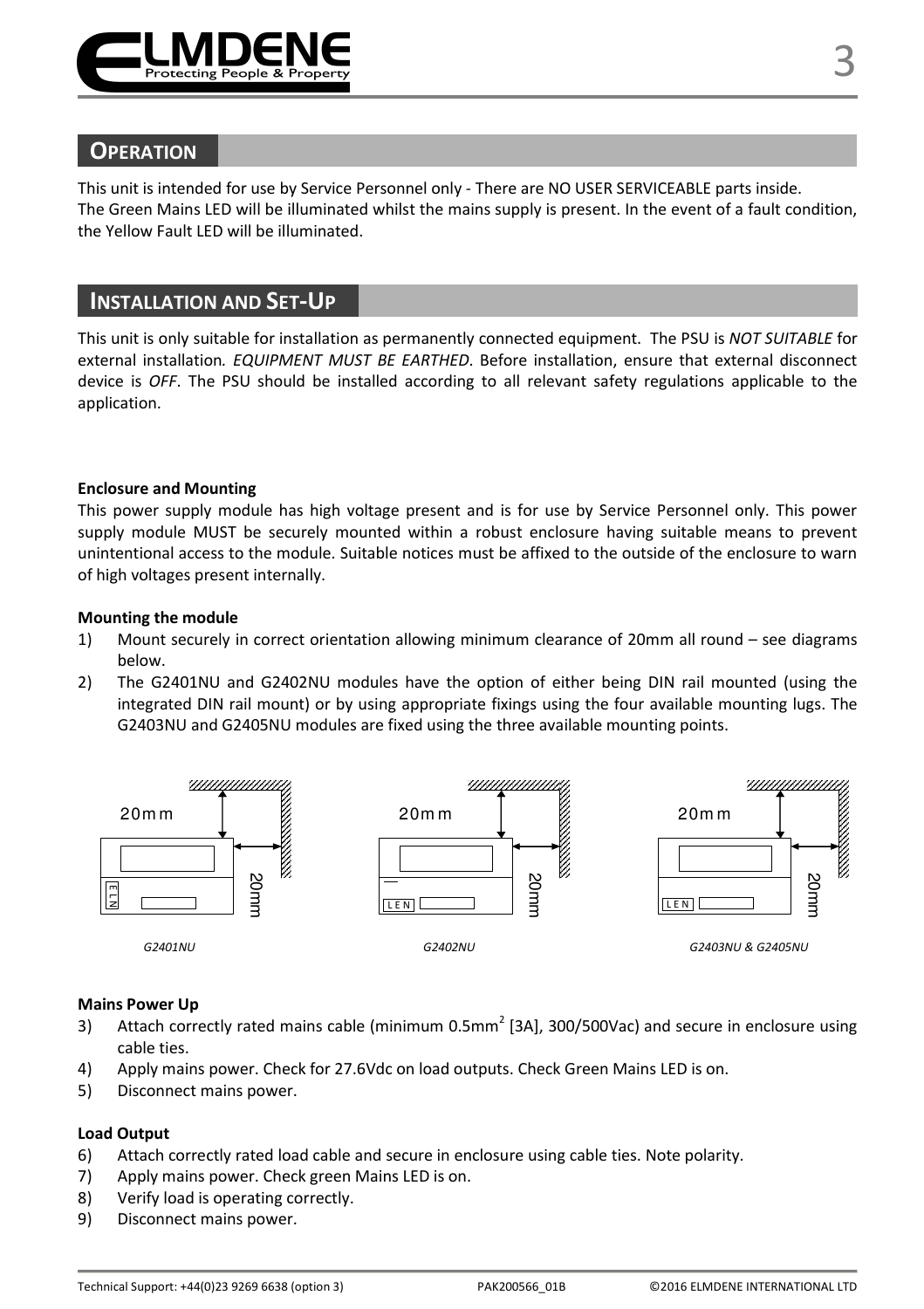

### INSTALLATION AND SET-UP CONTINUED

#### Standby Battery - NOTE: Ensure batteries fitted to this unit are in good condition

- 10) Connect battery to terminal block using minimum  $32/0.2$  (1.0mm<sup>2</sup> CSA) stranded wire. NOTE: ensure correct polarity of battery connections. Maximum recommended total battery lead length = 500mm
- 11) Apply mains power. Check Green Mains LED is on.
- 12) Check there is no fault indication on Yellow LED.
- 13) Disconnect mains power. Check that the batteries continue to supply voltage and current to the load. The Green LED should be off.

NOTE: Batteries must have sufficient charge to supply the load

- 14) Reconnect mains power. Green LED should be on.
- 15) Remove Load fuse and check Yellow Fault LED is on.
- 16) Replace Load fuse. Check Yellow Fault LED is off.

### Module Dimensions

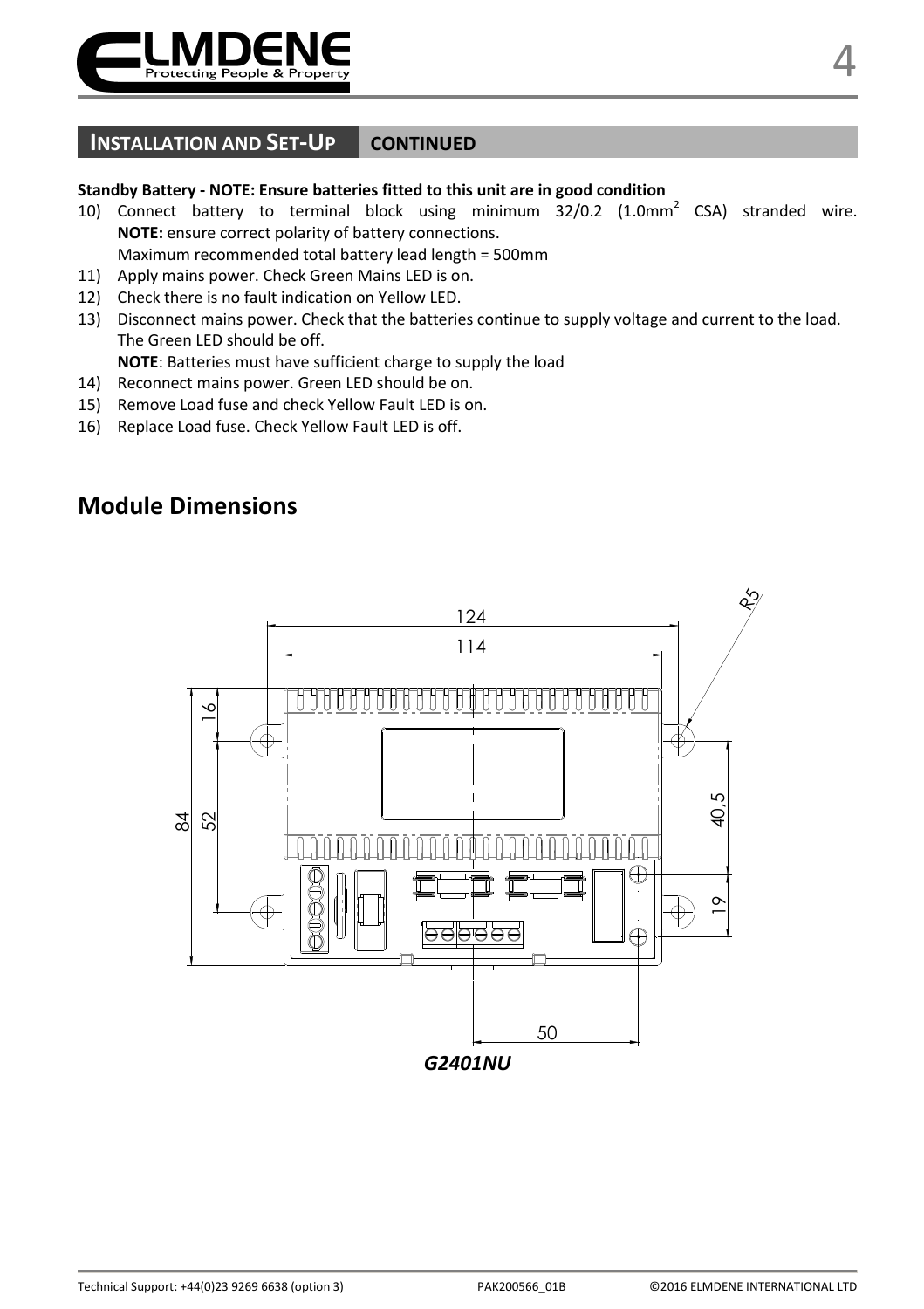



G2402NU



### G2403NU & G2405NU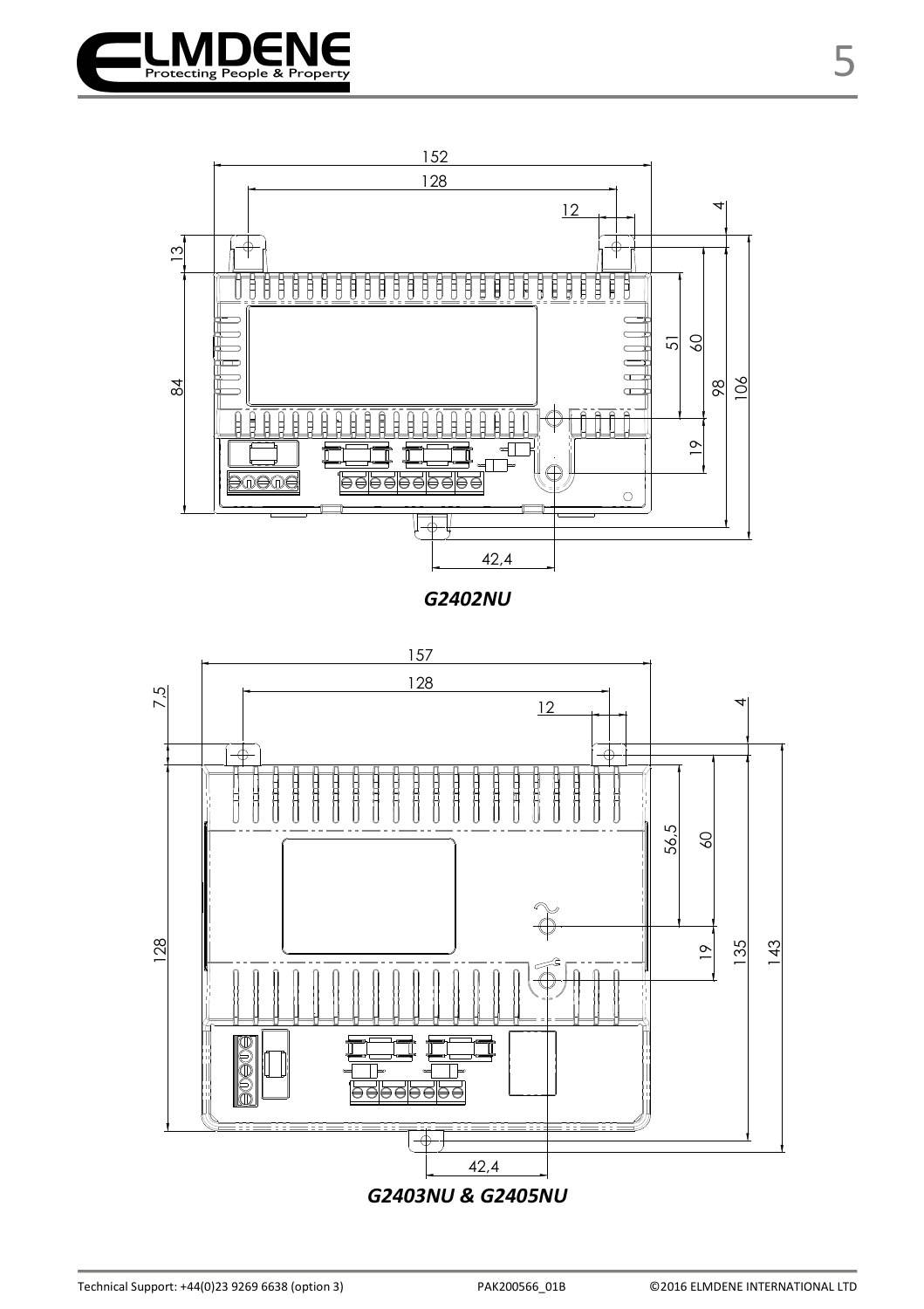

| <b>Model Specification Table</b>   | G2401NU            | G2402NU            | G2403NU            | G2405NU            |
|------------------------------------|--------------------|--------------------|--------------------|--------------------|
| <b>Output Current</b>              | 1A                 | 2A                 | 3A                 | 5A                 |
| <b>Battery Charge Current</b>      | 0.5A               | 0.5A               | 0.5A               | 0.5A               |
| Mains LED (Green)                  | N                  |                    | ٦                  |                    |
| Fault LED (Yellow)                 | $\mathcal{L}$      |                    | $\mathcal{A}$      |                    |
| Max Mains Input Current (at 90Vac) | 1.0A               | 1.3A               | 1.4A               | 2.0A               |
| F1 - Mains Input Fuse (20mm HRC)   | T <sub>2.0</sub> A | T <sub>2.0</sub> A | T3.15A             | T3.15A             |
| F2 - Output Fuse (20mm)            | F <sub>1.0</sub> A | F <sub>2.0</sub> A | F3.15A             | F5.0A              |
| F3 - Battery Fuse (20mm)           | 630 <sub>m</sub> A | 630 <sub>m</sub> A | 630 <sub>m</sub> A | 630 <sub>m</sub> A |

### **MAINTENANCE**

There is no regular maintenance required of the PSU other than periodic testing and replacement of the standby batteries. Reference should be made to the battery manufacturer's documentation to determine typical/expected battery life with a view to periodic replacement of the battery.

If the output of the PSU fails the cause of the failure should be investigated e.g. short circuit load. The fault should be rectified before restoring power to the PSU. The fuses may need to be replaced. Ensure the correct fuse rating and type is used.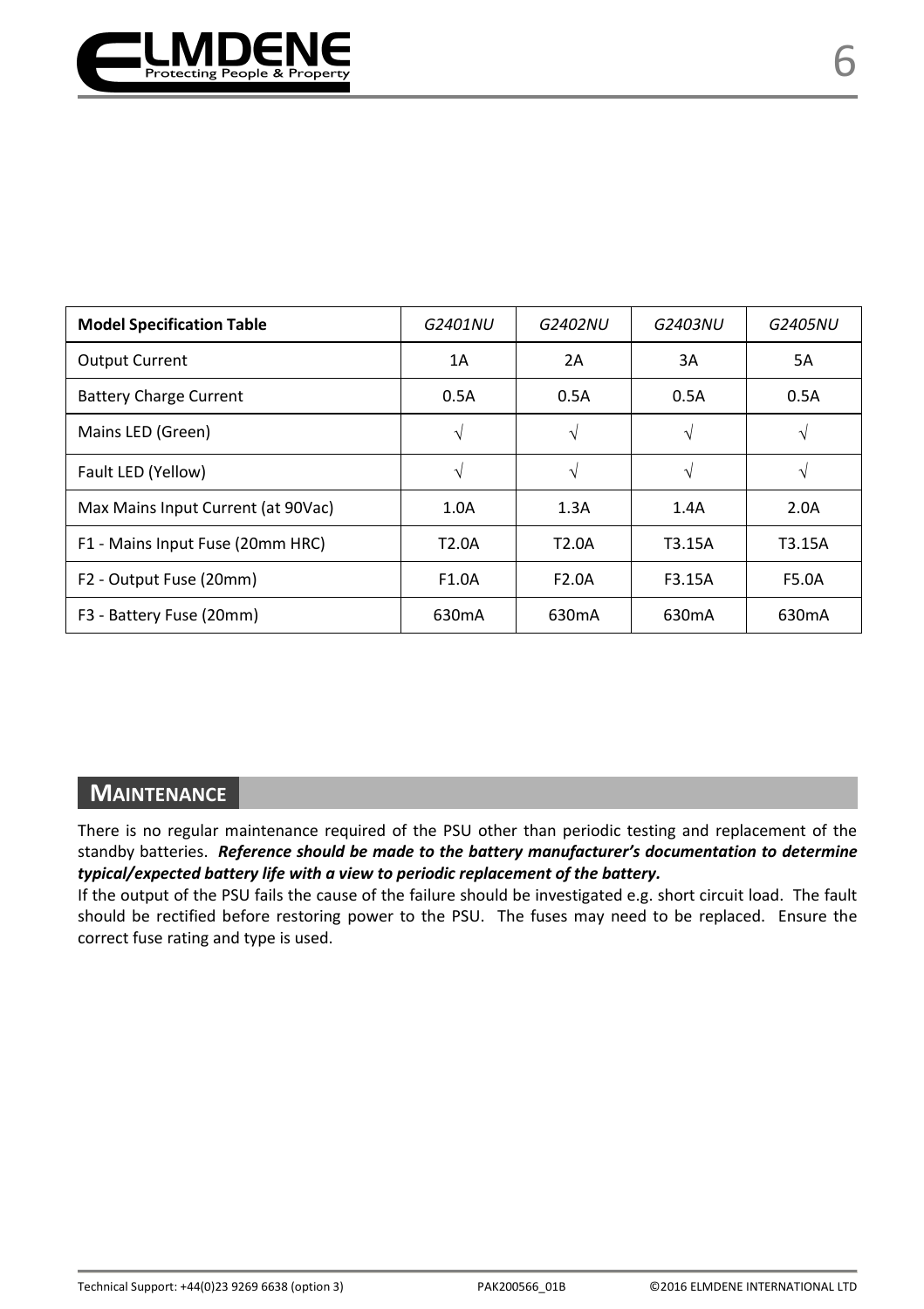

This page has been left blank intentionally.